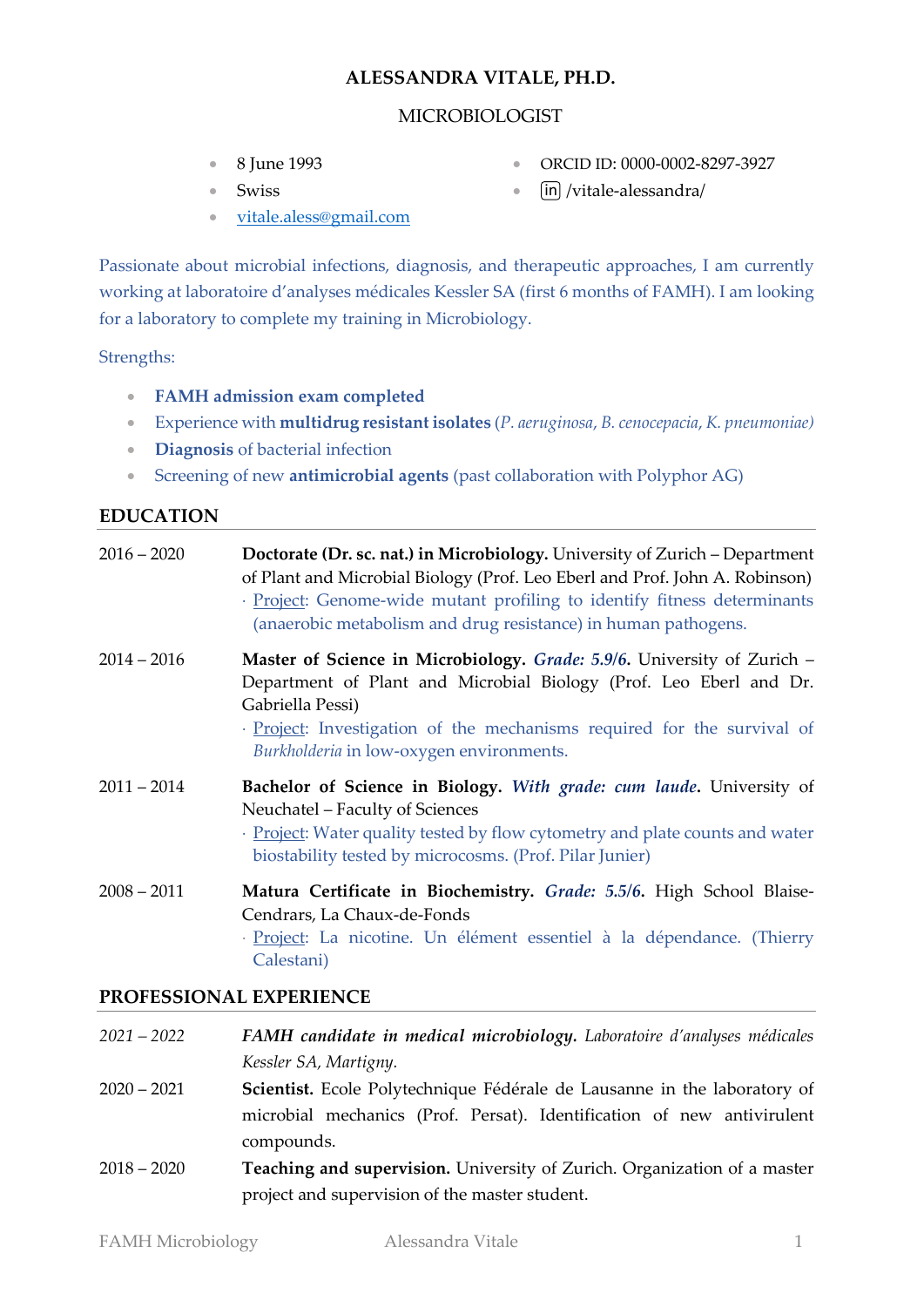| $2016 - 2018$   | Teaching Assistant. University of Zurich. Supervision of bachelor students |
|-----------------|----------------------------------------------------------------------------|
|                 | in practical microbiology course (BIO132)                                  |
| $2015 - 2018$   | Teaching Assistant. University of Zurich. Supervision and organization of  |
|                 | 3.5-week laboratory projects for bachelor to PhD students in Systemic      |
|                 | Microbiology course (BIO284)                                               |
| 11.2014-02.2015 | Internship in Microbiology. University of Zurich (Dr. Gabriella Pessi)     |
| 07-09.2013      | Associate Laboratory Technician. Philip Morris Products SA (Neuchatel)     |
| 07.2011/2012    | Industrial Development Center Assistant. Philip Morris Products SA (NE)    |

# **PROFESSIONAL SKILLS**

## *Microbiology*

- Microbiology techniques (Isolation, culture, biofilm/pellicle, motility, competition)
- Antibiotics (screening and MIC)
- Microscopy
- Virulence models (*C. elegans* and *G. mellonella*)

## *Molecular biology*

- Cloning techniques (mutant construction)
- Transposon-sequencing, PCR
- DNA library preparation for sequencing
- MiSeq (Illumina platform)

## *Software*

- R, GraphPad Prism
- Tn-seq Explorer, CLC
- ImageJ
- Matlab

#### *Other***:**

- Scientific integrity course
- Laboratory security
- Hematology

### *Languages*

- French (native language)
- English (C1)
- German (A2)

# **SCIENTIFIC ACTIVITIES**

## *Publications*

- Georgieva, M., Heinonen, T., **Vitale**, **A.**, Hargraves, S., Causevic, S., Pillonel, T., Eberl, L., Widmann, C., Jacquier, N. (2021) Bacterial surface properties influence the activity of the TAT-RasGAP317-326 antimicrobial peptide. *iScience*. doi: 10.1016/j.isci.2021.102923.
- Gualdi, S., Agnoli, K., **Vitale**, **A.**, Higgins, S., Eberl, L. (2021) Identification of genes required for gold and silver tolerance in *Burholderia cenocepacia* H111 by transposon sequencing. *Environ Microbiol.* doi[: 10.1111/1462-2920.15471.](https://doi.org/10.1111/1462-2920.15471)
- Secchi, E., Savorana, G., **Vitale**, **A.**, Eberl, L., Stocker, R., Rusconi, R. (2021) The Structural Role of Bacterial eDNA in the Formation of Biofilm Streamers. *bioRxiv*. doi: 10.1101/2021.07.26.453754.
- **Vitale**, **A.,** Paszti, […], Pessi, G., and Eberl, L. (2020) Mapping of the Denitrification Pathway in *Burkholderia thailandensis* by Genome-Wide Mutant Profiling. *Journal of Bacteriology*. **202**:e00304-20. doi: 10.1128/JB.00304-20.
- **Vitale**, **A.**, Pessi, G., […], Robinson, A. J., and Eberl, L. (2020) Identification of Genes Required for Resistance to Peptidomimetic Antibiotics by Transposon Sequencing. *Frontiers*. **11**:1681. doi: [10.3389/fmicb.2020.01681.](https://doi.org/10.3389/fmicb.2020.01681)
- Secchi, E., **Vitale**, **A.**, […], Rusconi, R., and Stocker R. (2020) The Effect of Flow on Swimming Bacteria Controls the Initial Colonization of Curved Surfaces. *Nature Communications*. doi: 10.1038/s41467- 020-16620-y